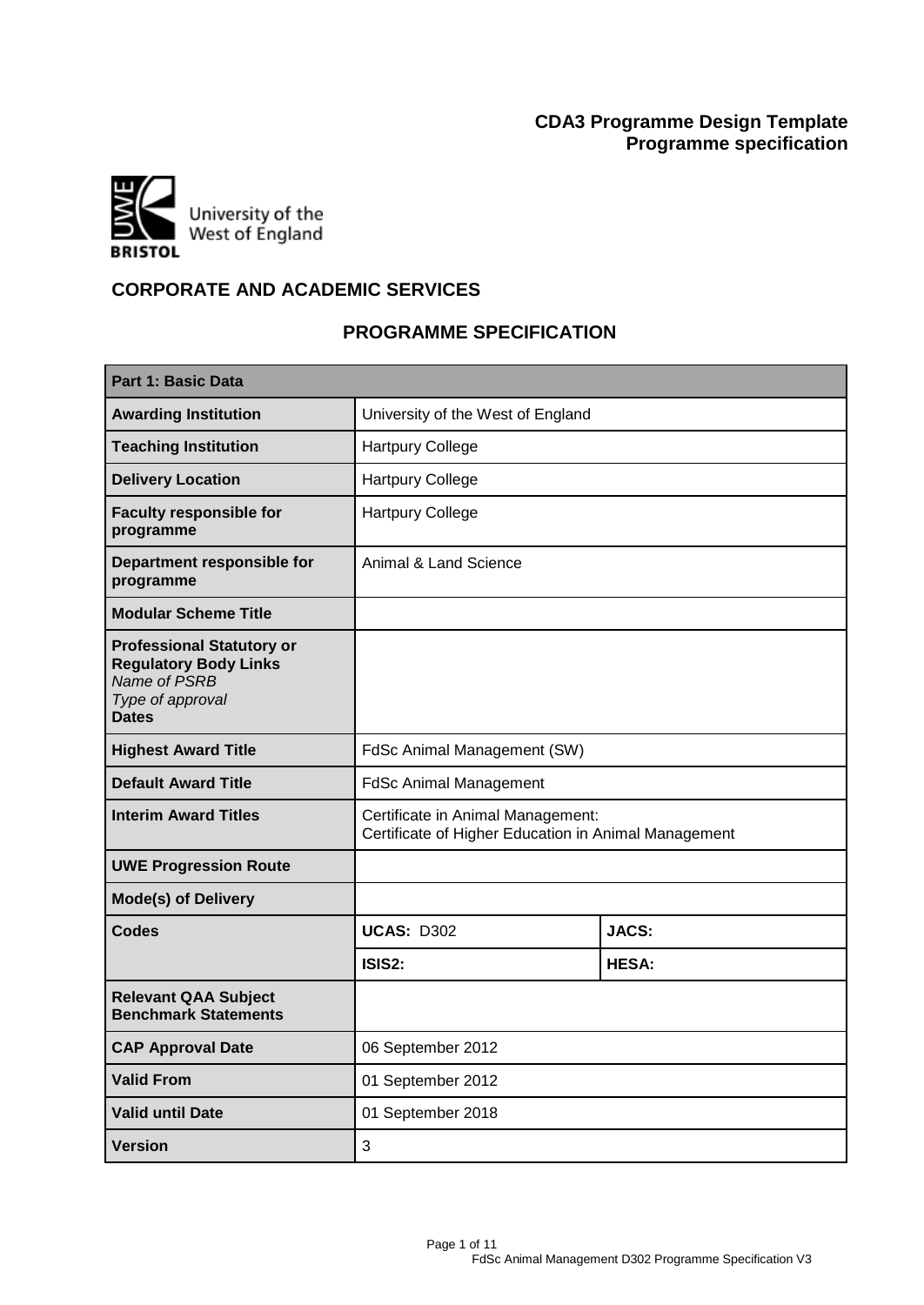# uwe hartpury

## **Programme Specification All Intakes**

## **Section 1: Basic Data**

| <b>Awarding institution/body</b>                                  | University of the West of England                                                                   |
|-------------------------------------------------------------------|-----------------------------------------------------------------------------------------------------|
| <b>Teaching institution</b>                                       | <b>Weston College</b>                                                                               |
| <b>Faculty responsible for programme</b>                          | <b>Hartpury College</b>                                                                             |
| Programme accredited by                                           |                                                                                                     |
| <b>Highest award title</b>                                        | FdSc Animal Management (SW)                                                                         |
| Default award title                                               | FdSc Animal Management                                                                              |
| Interim award titles                                              | Certificate in Animal Management:<br>Certificate of Higher Education<br>Animal<br>in.<br>Management |
| <b>Modular Scheme title (if different)</b>                        |                                                                                                     |
| UCAS code (or other coding system if<br>relevant)                 |                                                                                                     |
| Relevant QAA subject benchmarking group(s)                        | Agriculture, forestry, agricultural sciences, food<br>sciences and consumer sciences.               |
| On-going/valid until* (*delete as<br>appropriate/insert end date) | 01 September 2018                                                                                   |
| Valid from (insert date if appropriate)                           | 01 September 2012                                                                                   |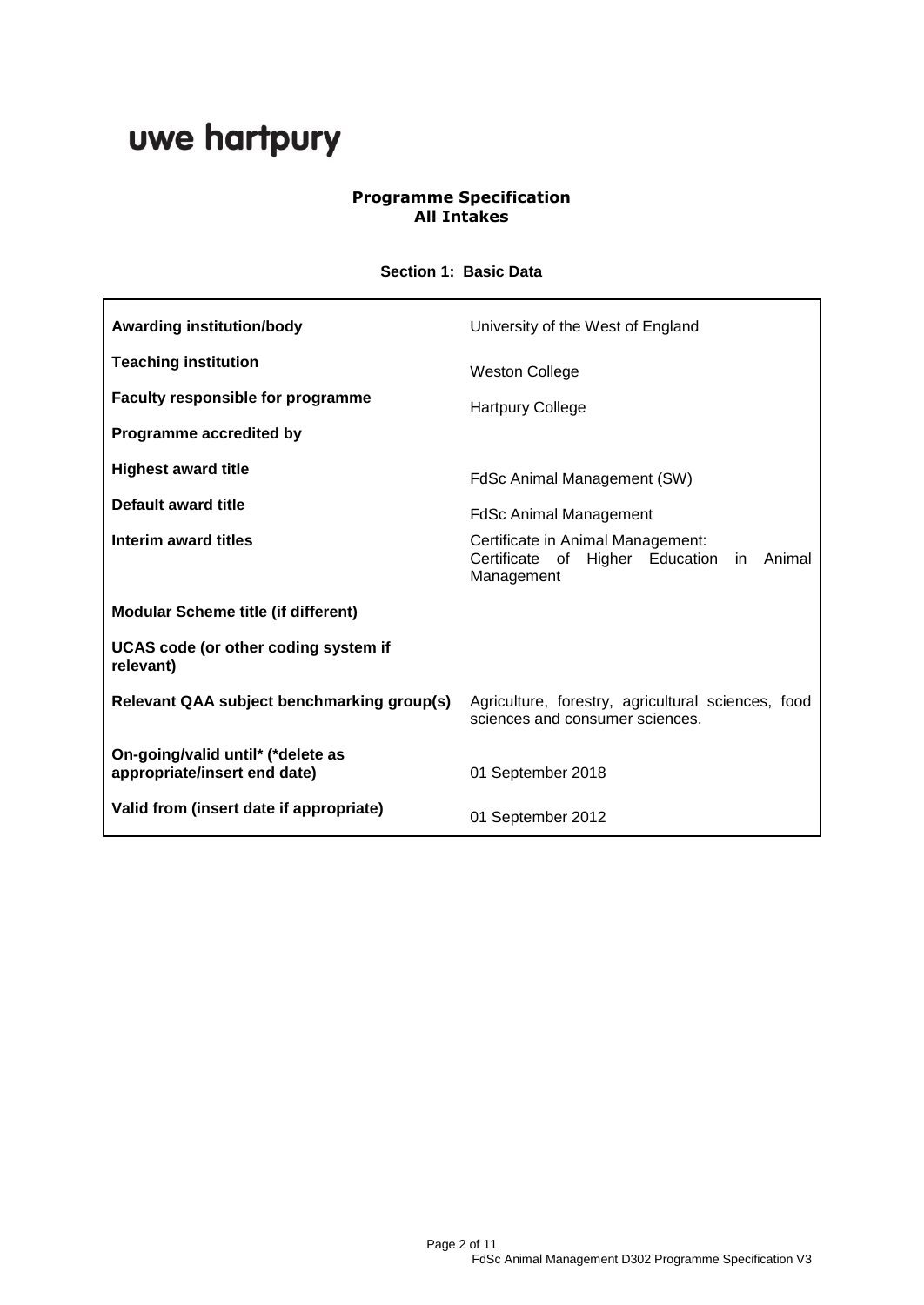### **Section 2: Educational aims of the programme**

The FdSc Animal Management (SW) programme is designed to develop in students an understanding of all aspects of animal biology, management, health, behaviour and welfare and to provide them with the knowledge and skills to pursue a career associated with the professional care and management of animals. The programme also provides an opportunity for those students wishing to progress further in higher education to continue to an Honours degree.

#### **This programme will enable students to:**

- Access a distinctive approach to teaching, learning and assessment through the utilisation of work related and work based learning throughout the programme.
- Enter a clear structure for training and progression within the Animal industry.
- Raise standards and skills levels within the Animal industry.
- Appreciate Health and Safety legislation influencing work within the Animal industry.
- Understand and apply current welfare legislation.
- Develop a sound understanding of both the science and the management skills needed to progress in animal related careers.
- Understand the importance of animal welfare in the management of animals.
- Develop academic, professional, generic practical and employability skills which will equip them for gaining employment and being successful at work.
- Prepare for progression to study higher animal related degrees.
- Engage with the management and care of animals in a variety of settings.
- Effectively develop and utilise employability skills which will help them to function effectively as members of a flexible, adaptable and competitive workforce which will help to fulfil the skills shortage identified by LANTRA.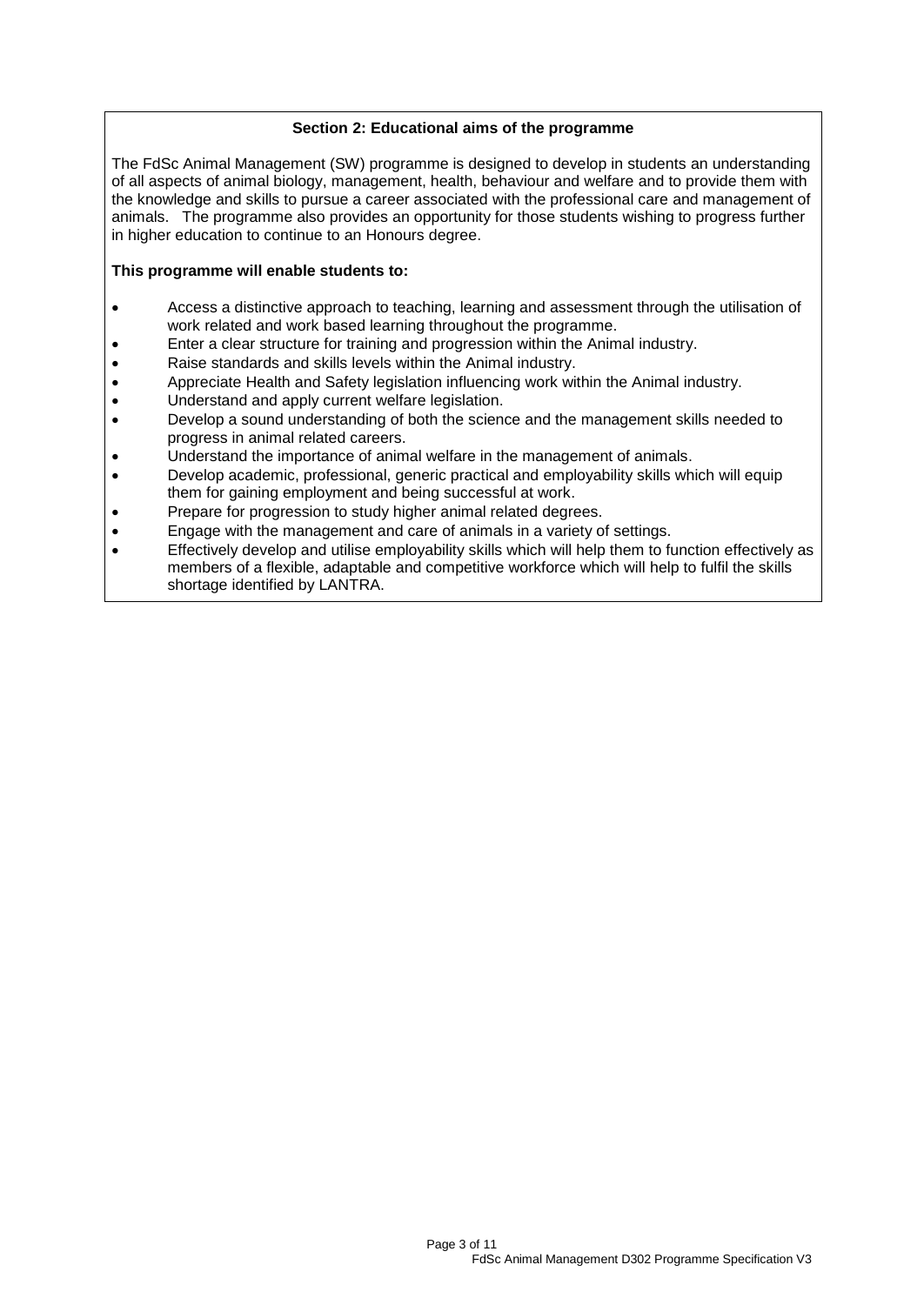## **Section 3: Learning outcomes of the programme**

*The award provides opportunities for students to develop and demonstrate knowledge and understanding, qualities, skills and other attributes in the areas more fully described below. These have taken account of the relevant subject benchmark Agriculture, Forestry, Agricultural Sciences and Consumer Science and the QAA Foundation degree benchmark. The Sector Skills Council LANTRA guidance on the Foundation Degree Framework for Animal Health and Welfare was used as guidance for programme content.*

|                | A Knowledge and understanding of:                                                              | Teaching/learning methods and strategies:                                                                                                    |
|----------------|------------------------------------------------------------------------------------------------|----------------------------------------------------------------------------------------------------------------------------------------------|
| 1              | Animal anatomy and physiology and the<br>application of this knowledge to animal<br>husbandry. | Acquisition of 1 to 11 are achieved through a<br>variety of teaching and learning methods,<br>including lectures, field and laboratory based |
| $\overline{2}$ | Applied genetics, together with the ability to<br>explain predicted outcomes.                  | practicals, demonstrations, case studies, tutorials,<br>seminars and work based learning. Small group                                        |
| 3              | Legislation relevant to the sector and the<br>enforcement of that legislation.                 | teaching and substantial contact time for each<br>module will promote an environment where                                                   |
| 4              | Diseases and their prevention.                                                                 | groups or individuals can access additional tutor                                                                                            |
| 5              | First aid and the ability to apply knowledge<br>gained in this area.                           | support where necessary.                                                                                                                     |
| 6              | The importance of an understanding of animal<br>behaviour and the ability to interpret animal  | The programme is structured to allow students to<br>take increasing responsibility for their learning and                                    |
|                | behaviour.                                                                                     | to prepare themselves for success at higher                                                                                                  |
| $\overline{7}$ | The history of animal welfare and the                                                          | levels. The level 1 modules provide the                                                                                                      |
|                | development and application of current<br>animal welfare legislation.                          | underpinning knowledge for progression to more<br>specific modules in level 2.                                                               |
| 8              | Animal nutrition and practical applications of                                                 |                                                                                                                                              |
|                | this knowledge.                                                                                | Assessment:                                                                                                                                  |
| 9              | Business principles and their application in<br>land based industries.                         | There is an element of formative assessment in                                                                                               |
|                | 10 Practical animal management skills.                                                         | each of the modules whilst summative                                                                                                         |
| 11             | Methods of acquiring, analysing and                                                            | assessment includes assessed coursework,                                                                                                     |
|                | interpreting information and data.                                                             | assessment of practical skills, oral presentations                                                                                           |
|                |                                                                                                | and through tasks undertaken under examination<br>conditions. Summative assessment also takes                                                |
|                |                                                                                                | the form of reflective portfolios for the work based                                                                                         |
|                |                                                                                                | learning.                                                                                                                                    |
|                |                                                                                                | See attached 'Learning Outcomes Matrix' for                                                                                                  |
|                |                                                                                                | further details of which modules deliver and                                                                                                 |
|                |                                                                                                | assess the programmes learning outcomes.                                                                                                     |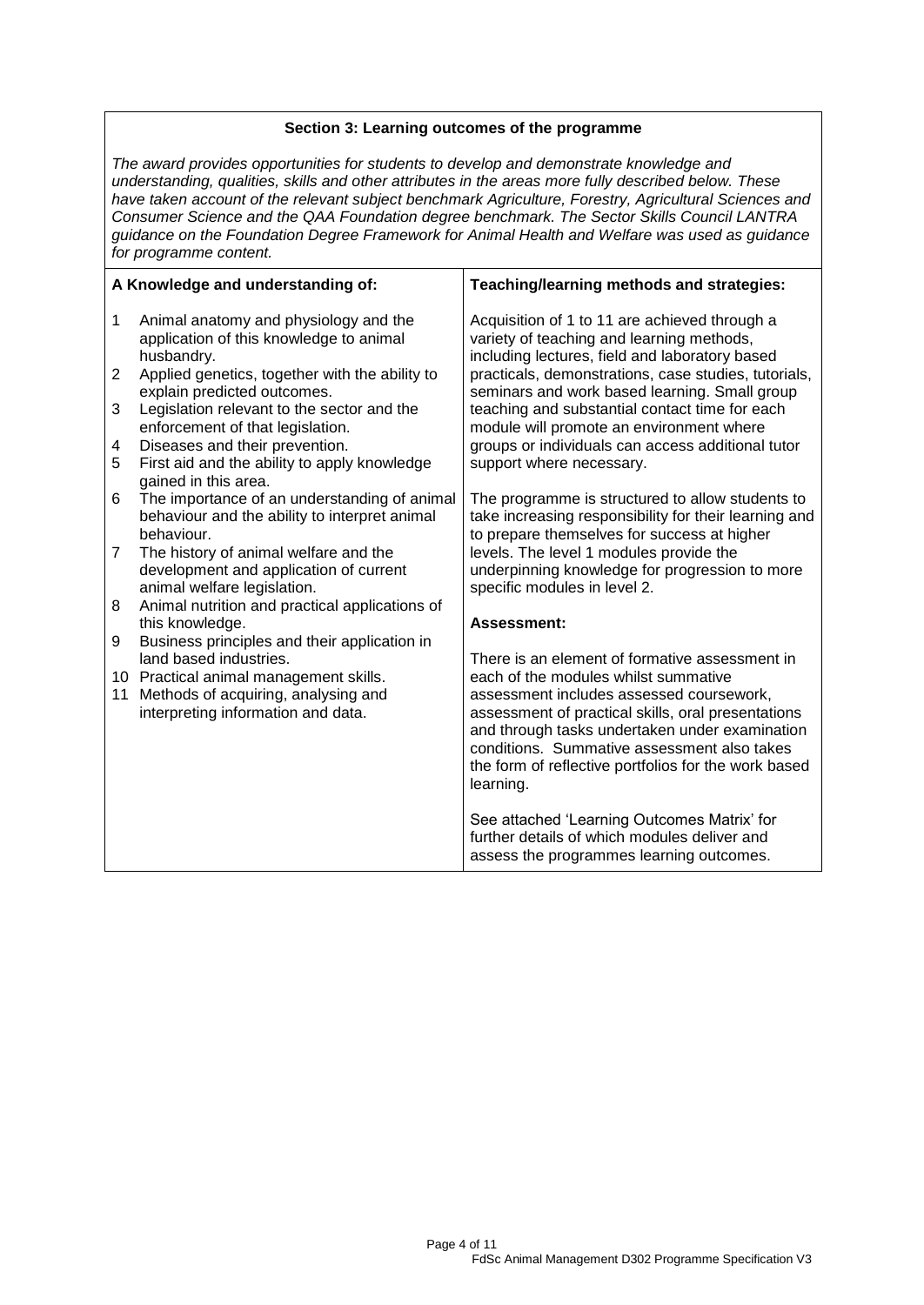|                     | <b>B Intellectual Skills</b>                                                                                                                                                         |                                                                                                                                                                                                                                                                                                                                                               |  |
|---------------------|--------------------------------------------------------------------------------------------------------------------------------------------------------------------------------------|---------------------------------------------------------------------------------------------------------------------------------------------------------------------------------------------------------------------------------------------------------------------------------------------------------------------------------------------------------------|--|
|                     | <b>B Intellectual Skills</b>                                                                                                                                                         | Teaching/learning methods and strategies                                                                                                                                                                                                                                                                                                                      |  |
|                     | A successful graduate should be able to:                                                                                                                                             | Intellectual skills (1, 2, 4, 7 and 8) are developed<br>throughout the programme, including individual                                                                                                                                                                                                                                                        |  |
| 1                   | Recognise and use subject specific theories,<br>concepts and principles.                                                                                                             | and team project work, practical and laboratory<br>work, student centred learning, data handling,                                                                                                                                                                                                                                                             |  |
| $\overline{2}$      | Identify and analyse the potential impact of<br>issues related to animal management.                                                                                                 | interpretation and seminar work.                                                                                                                                                                                                                                                                                                                              |  |
| 3                   | Analyse and interpret information and<br>evidence to support the development of<br>advanced knowledge, skills and<br>understanding.                                                  | Throughout, the learner is encouraged to<br>undertake independent reading both to<br>supplement and consolidate what is being taught /<br>learnt and to broaden their individual knowledge                                                                                                                                                                    |  |
| 4                   | Apply knowledge and critical understanding to<br>solving problems.                                                                                                                   | and understanding of the subject. Skills 2 and 5<br>are particularly developed through the Animal                                                                                                                                                                                                                                                             |  |
| 5                   | Use skills of reflective thinking to plan<br>effective practical solutions to problems in the<br>management of animals.                                                              | Practice and Animal Management modules. Skill<br>6 is considered in detail through Ethics and<br>Welfare and Animal Management.                                                                                                                                                                                                                               |  |
| 6<br>$\overline{7}$ | Recognise the moral and ethical issues of<br>enquiry and investigation and appreciate the<br>need for professional codes of conduct.<br>Develop key employability qualities to equip | Additional support is provided through the<br>learning support system at Weston College, on<br>line resources and also individual learning and                                                                                                                                                                                                                |  |
| 8                   | and assist learners in enhancing their<br>employment opportunities.<br>Provide knowledge and skills that are                                                                         | tutorial programmes. Students are also<br>encouraged to form study groups to facilitate their<br>own learning process.                                                                                                                                                                                                                                        |  |
|                     | necessary to enable employees to be<br>versatile and adaptable in progressing to and                                                                                                 | <b>Assessment</b>                                                                                                                                                                                                                                                                                                                                             |  |
|                     | within work.                                                                                                                                                                         |                                                                                                                                                                                                                                                                                                                                                               |  |
|                     |                                                                                                                                                                                      | Assessment of intellectual skills $1 - 6$ is through a<br>wide variety of methods and is intended to<br>consolidate learning, strengthen motivation,<br>develop analytical skills and encourage reflection<br>on theoretical and practical's. Skills 7 and 8 are<br>assessed through the work based learning<br>modules including Animal Practice, and Animal |  |
|                     |                                                                                                                                                                                      | Management.                                                                                                                                                                                                                                                                                                                                                   |  |
|                     |                                                                                                                                                                                      | See attached 'Learning Outcomes Matrix' for<br>further details of which modules deliver and<br>assess the programmes learning outcomes.                                                                                                                                                                                                                       |  |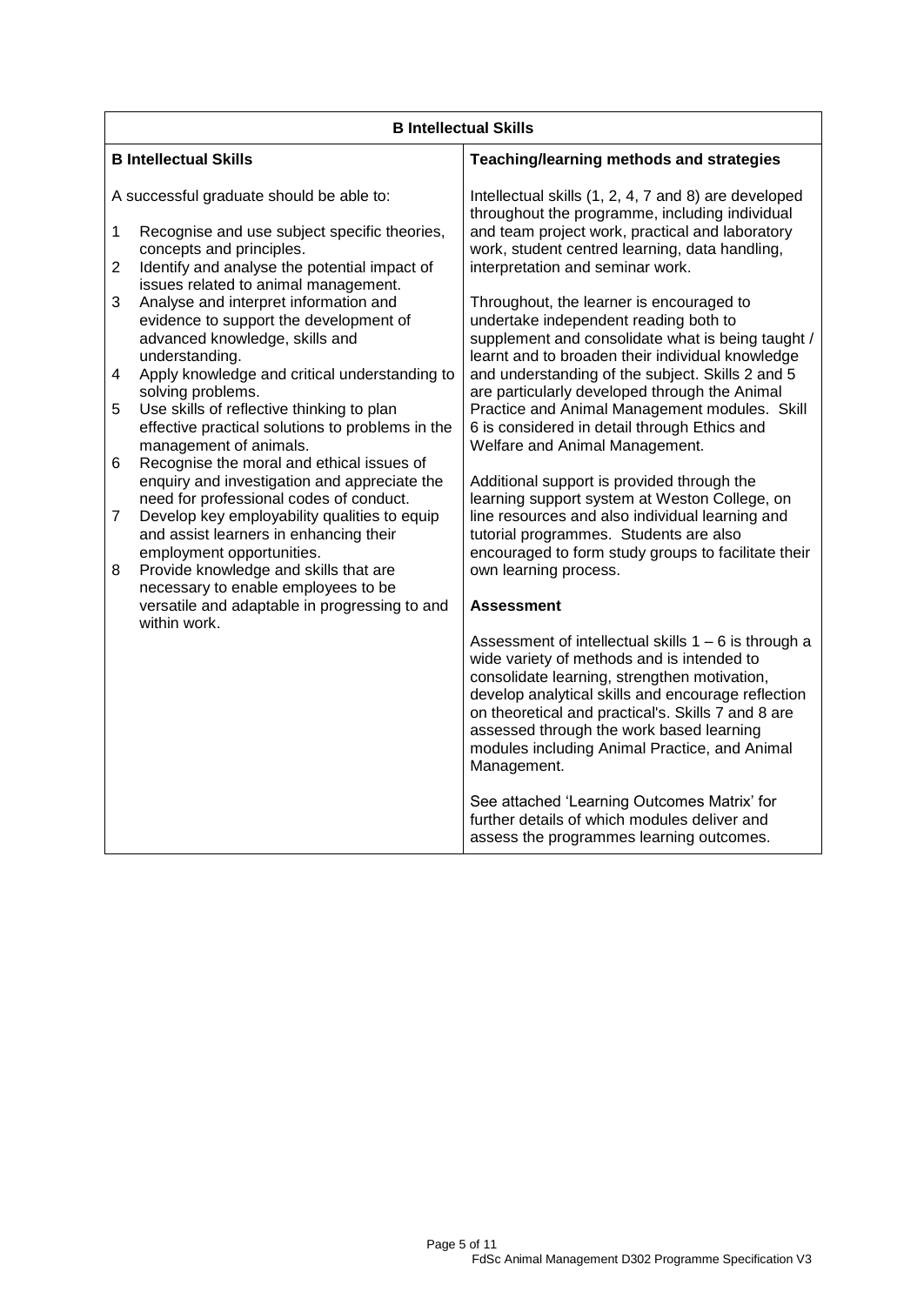| <b>C Subject, Professional and Practical Skills</b> |                                                                                             |                                                                                                       |
|-----------------------------------------------------|---------------------------------------------------------------------------------------------|-------------------------------------------------------------------------------------------------------|
|                                                     | <b>C Subject/Professional/Practical Skills</b>                                              | Teaching/learning methods and strategies                                                              |
|                                                     | A successful graduate will be able to:                                                      | Work-related and work-based learning is used to<br>ensure that students gain knowledge and            |
| 1                                                   | Plan, conduct and report on investigations<br>including the use of secondary data.          | understanding of the equine industry and gain<br>important employability skills.                      |
| 2                                                   | Collect record and analyse data using                                                       |                                                                                                       |
|                                                     | appropriate techniques in practical situations<br>and in the laboratory.                    | Although acquisition of all skills is implicit in the<br>structure of the foundation degree programme |
| 3                                                   | Undertake practical work and investigations in<br>a responsible and safe manner, paying due | some skills are more specifically addressed in<br>some modules. Skills 1 to 4 are developed           |
|                                                     | attention to risk assessments and other                                                     | throughout the programme during formal                                                                |
| 4                                                   | aspects of health and safety.<br>Demonstrate confidence in the practical                    | teaching, practical sessions, seminars, workshops<br>and work related experience and work based       |
|                                                     | handling, care and examination of a range of                                                | learning. Skills 6 & 7 in particular, are developed                                                   |
| 5                                                   | animals in a safe and effective way.<br>Use ICT effectively in a working environment.       | in the work based learning modules.                                                                   |
| 6                                                   | Keep records to industry standards.                                                         | <b>Assessment</b>                                                                                     |
| $\overline{7}$                                      | Demonstrate readiness for entry into the                                                    |                                                                                                       |
|                                                     | animal care industry by displaying appropriate<br>skills and competencies.                  | Skills 1 to 4 are primarily assessed via practical<br>assessments. Skills 6, 7 and 8 are primarily    |
|                                                     |                                                                                             | assessed through work based learning. Skill 5 is<br>assessed throughout standard modules.             |
|                                                     |                                                                                             |                                                                                                       |
|                                                     |                                                                                             | See attached 'Learning Outcomes Matrix' for<br>further details of which modules deliver and           |
|                                                     |                                                                                             | assess the programmes learning outcomes.                                                              |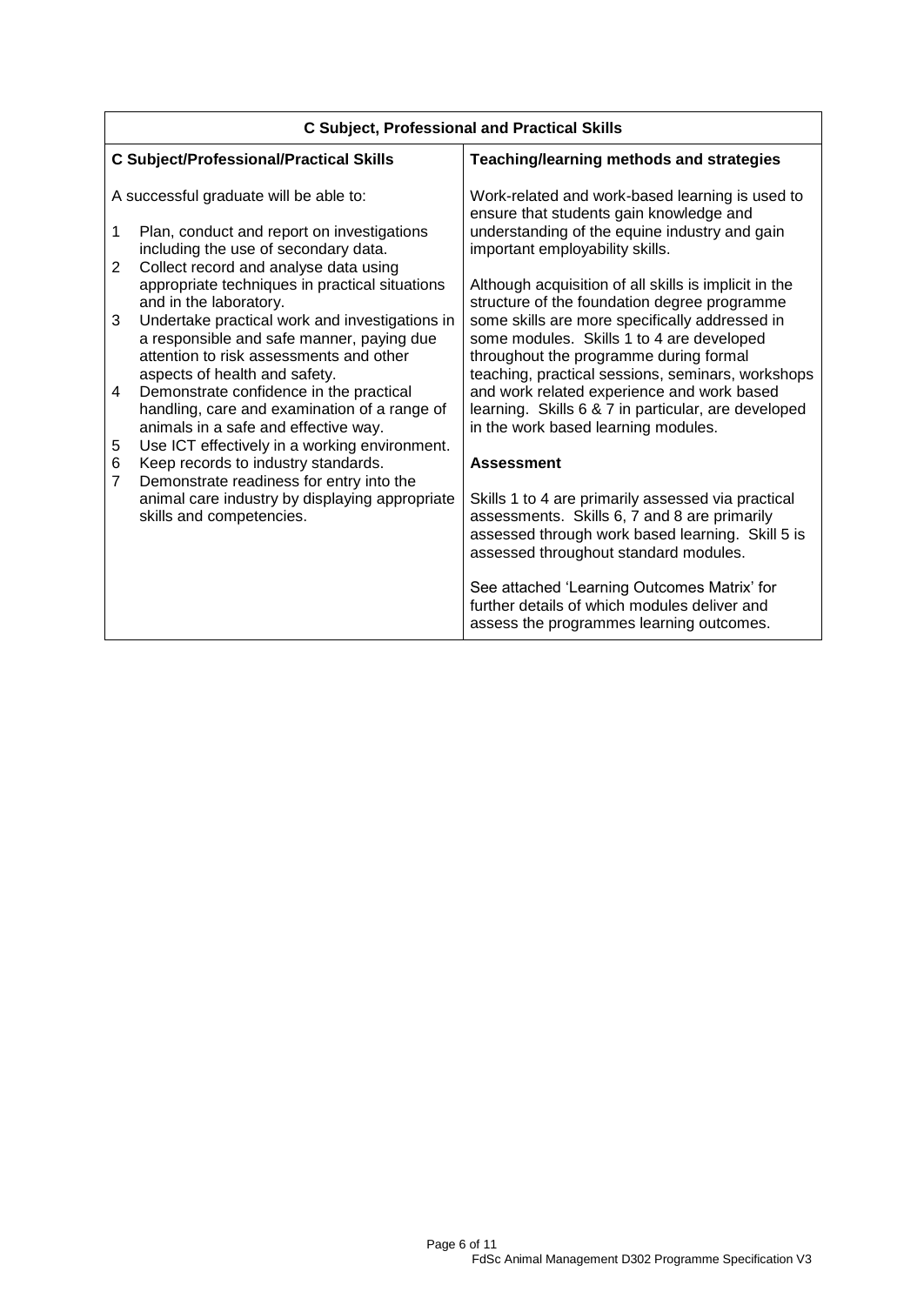| D Transferable Skills and other attributes |                                                                                                                                                                  |                                                                                                                                                     |
|--------------------------------------------|------------------------------------------------------------------------------------------------------------------------------------------------------------------|-----------------------------------------------------------------------------------------------------------------------------------------------------|
|                                            | D Transferable skills and other attributes                                                                                                                       | Teaching/learning methods and strategies                                                                                                            |
|                                            | A successful graduate should be able to:                                                                                                                         | Skills 1 to 6 are developed and assessed through<br>levels 1 and 2 of the programme. Work based                                                     |
| 1                                          | Plan, organise and manage time within<br>realistic professional parameters.                                                                                      | learning and the practical nature of the<br>programme provide ample opportunities for                                                               |
| $\overline{2}$                             | Effectively communicate information,<br>arguments, and analysis at a professional                                                                                | students to demonstrate these skills and develop<br>where necessary through self evaluation,                                                        |
| 3                                          | level in a work related context.<br>Communicate, work with others as a part of a<br>team and solve problems within the academic                                  | reflection and personal development planning<br>(788).                                                                                              |
| 4                                          | and vocational work context.<br>Effectively apply transferable skills, assume<br>responsibility and make decisions in an<br>academic and work based environment. | The tutorial support programme will enhance the<br>development of independent transferable learning<br>skills.                                      |
| 5                                          | Demonstrate personal qualities and attitudes<br>consistent with professional employment in                                                                       | <b>Assessment</b>                                                                                                                                   |
| 6                                          | the land based sector.<br>Use numeracy skills effectively in a business<br>related context.                                                                      | Skills and attributes contribute to the student<br>performance across the programme. Achievement<br>is evidenced by the overall grade of award. The |
| $\overline{7}$                             | Develop a reflective philosophy when<br>analysing personal effectiveness and be<br>responsible for personal management of<br>learning.                           | variety of assessment of the programme requires<br>the student to demonstrate the full range of<br>transferable, academic and employability skills. |
| 8                                          | Transfer skills and knowledge across a range<br>of settings.                                                                                                     | See attached 'Learning Outcomes Matrix' for<br>further details of which modules deliver and<br>assess the programmes learning outcomes.             |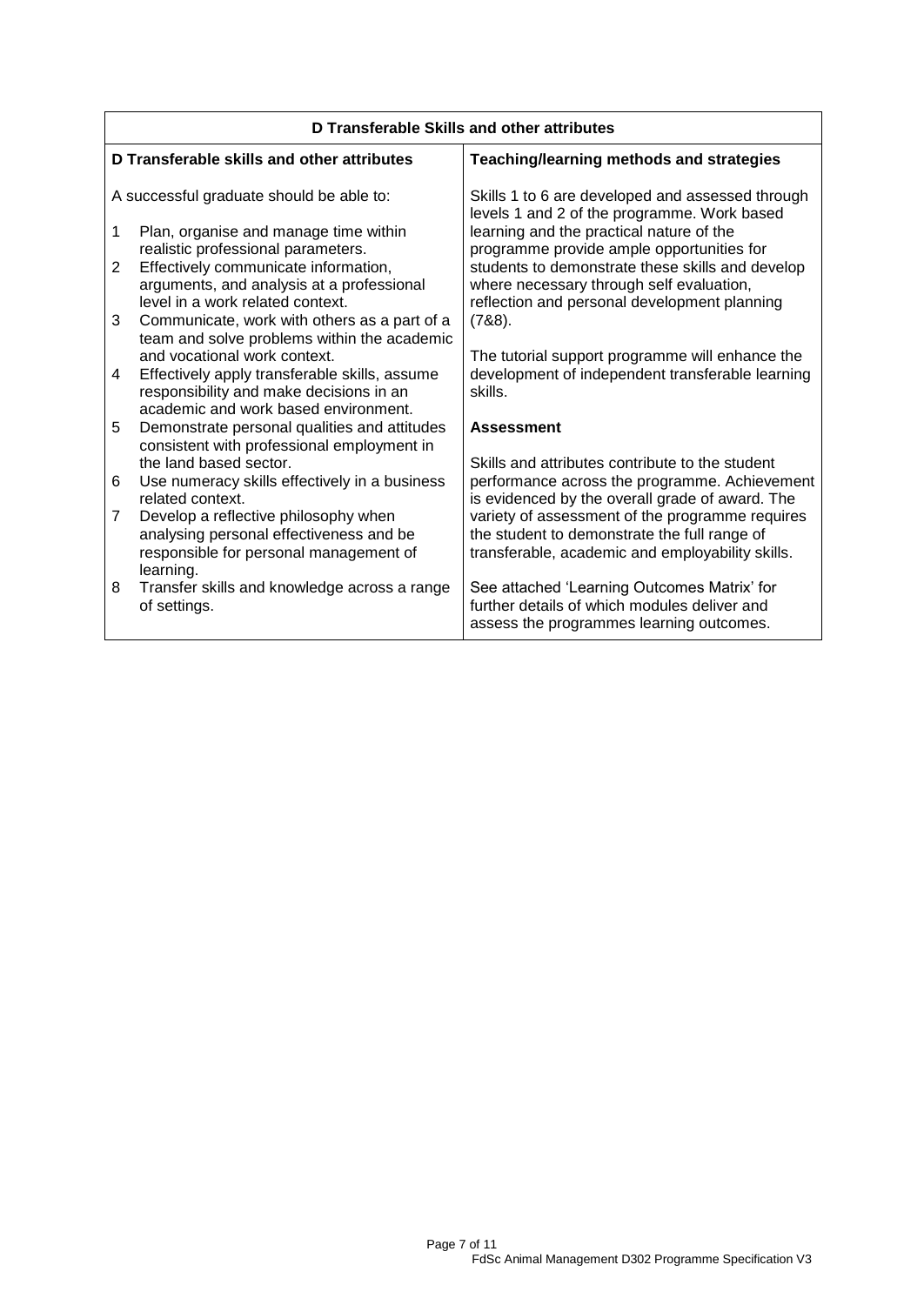| <b>Section 4: Programme structure</b>                                                                                                                                                                                                                                                                                                                                   |                                                                                                                                                                                                                                                                                                                                                                                                                                                                                                                                                                                                                                                                                                                                                                                                                                                                                                                                                                                            |  |
|-------------------------------------------------------------------------------------------------------------------------------------------------------------------------------------------------------------------------------------------------------------------------------------------------------------------------------------------------------------------------|--------------------------------------------------------------------------------------------------------------------------------------------------------------------------------------------------------------------------------------------------------------------------------------------------------------------------------------------------------------------------------------------------------------------------------------------------------------------------------------------------------------------------------------------------------------------------------------------------------------------------------------------------------------------------------------------------------------------------------------------------------------------------------------------------------------------------------------------------------------------------------------------------------------------------------------------------------------------------------------------|--|
| <b>Compulsory Modules</b>                                                                                                                                                                                                                                                                                                                                               | <b>Interim Awards</b>                                                                                                                                                                                                                                                                                                                                                                                                                                                                                                                                                                                                                                                                                                                                                                                                                                                                                                                                                                      |  |
| UIN XGB-20-1 Anatomy and Physiology<br>UIN VGC-20-1 Introduction to Veterinary Science<br><b>UIN XGM-10-1 Business Studies</b><br><b>UIN XGD-20-1 Animal Nutrition</b><br>UIN XGG-20-1 Animal Behaviour<br><b>UIN XGV-10-1 Animal Genetics</b><br>UIN VGN-20-1 Animal Practice<br>UIN XMS-10-0 Principles of Animal Biology (If excluded<br>combinations not completed) | <b>Certificate in Animal Management:</b><br><b>Credit Requirements:</b><br>60 credits at level 0 or above, of which<br>not less than 50 are at level 1 or above.<br><b>Certificate of Higher Education in</b><br><b>Animal Management</b><br>Credit requirements:<br>120 credits at level 0 or above, of which<br>not less than 100 are at level 1 or<br>above.                                                                                                                                                                                                                                                                                                                                                                                                                                                                                                                                                                                                                            |  |
| SW UIN XHW -120 -2P+ Work Experience                                                                                                                                                                                                                                                                                                                                    |                                                                                                                                                                                                                                                                                                                                                                                                                                                                                                                                                                                                                                                                                                                                                                                                                                                                                                                                                                                            |  |
| <b>Compulsory Modules</b><br>UIN XHF-20-2 Ethics and Welfare<br>UIN VHS-20-2 Business Principles<br>UIN XNJ-20-2 Field Ecology<br>UIN XNH-40-2 Animal Management<br>UFM EFE-20-2 Statistics and Research Methods                                                                                                                                                        | <b>Default Award:</b><br><b>FdSc Animal Management:</b><br><b>Credit Requirements:</b><br>Attainment of 240 credits at level 0 or<br>above of which not less than 220 are at<br>level 1 or above, and not less than 100<br>are at level 2 or above. The 240 credits<br>must include 40 credits of work based<br>learning of which not less than 20 are at<br>level 1 or above and not less than 20<br>are at level 2.<br>Other requirements:<br>Completion of all modules except<br><b>UIN XHW -120-2P</b><br><b>Awards: Target/highest.</b><br><b>FdSc Animal Management (SW)</b><br><b>Credit Requirements</b><br>Attainment of 240 credits at level 0 or<br>above of which not less than 220 are at<br>level 1 or above, and not less than 100<br>are at level 2 or above. The 240 credits<br>must include 40 credits of work based<br>learning of which not less than 20 are at<br>level 1 or above and not less than.<br>Other requirements: Completion of all<br>compulsory modules. |  |

**Graduation**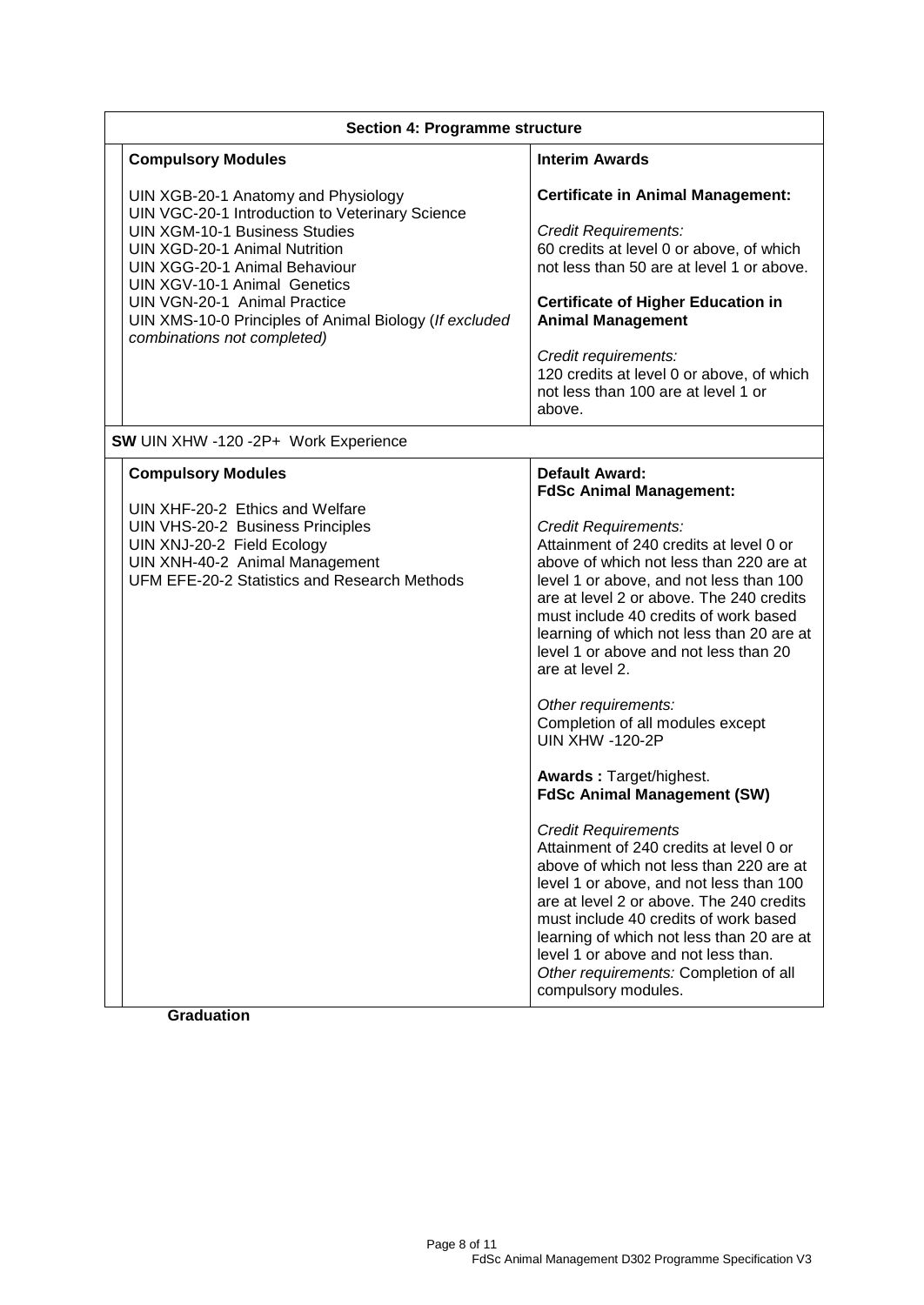#### **Section 5: Entry requirements**

Applicants must provide evidence which demonstrates to the University's satisfaction that they can benefit from study at foundation degree level and are likely to achieve the required standard. Applicants will have achieved five subjects including English, Mathematics and Science at GCSE level and either 120 UCAS Tariff Points or 24 International Baccalaureate points (to include one A2 preferably in a biological science) or equivalent.

We also welcome applicants from a diverse range of backgrounds who do not have the entry requirements outlined above. The university will consider applicants on the basis of evidence of personal, professional and educational experience which indicates an applicant's ability to meet the demands of an undergraduate degree programme. Applicants with non-standard entry criteria will be reviewed on an individual basis. This will take the form of an individual interview with members of the programme team and possibly the completion of a set task such as a written assignment.

Applicants whose first language is not English must also gain a minimum IELTS score of 6.0 prior to entry onto the programme.

#### **Section 6: Assessment Regulations**

MAR 3.1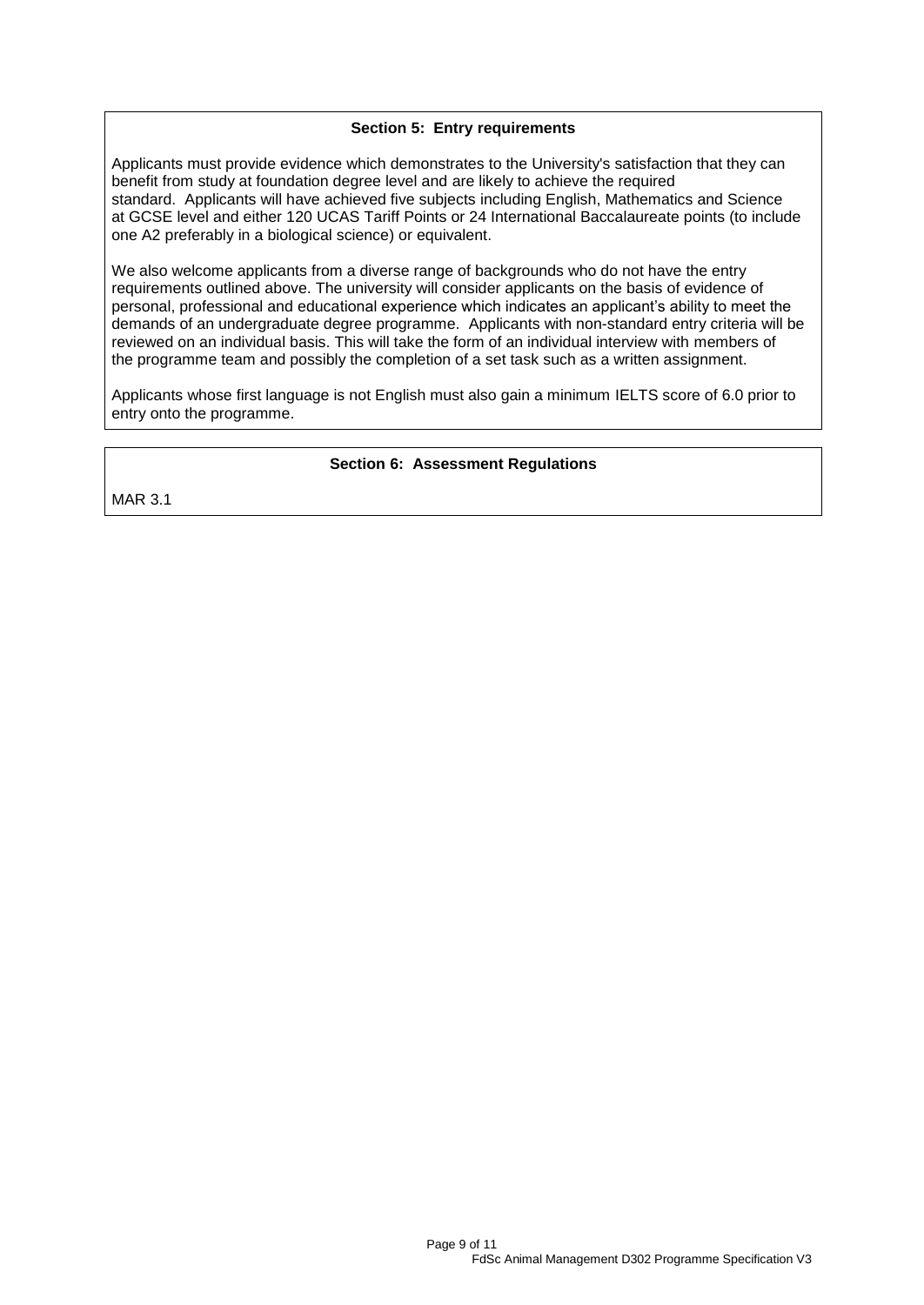#### **Section 7: Student learning: distinctive features and support**

The FdSc Animal Management (SW) provides a broad base of knowledge and skills for progression in the animal industry. Delivery is combined with that of the FdSc Equine Management (SW) to ensure sustainability and the student learning experience.

*Level 1* is concerned with the development of knowledge and understanding of issues underlying the management of animals in general. At this level there is a focus on understanding the underpinning scientific, economic and business principles. This is supported by the development of a variety of transferable and professional skills. There is also a focus in this year on acquiring skills and safe working practices in the Animal Practice module. Work based learning is also included.

*Level 2* – students are introduced to the core aspects of Animal Management, developing knowledge and critical understanding of the subject area. Transferable and employability skills and attributes continue to be developed. Practical skills are further developed particularly in Field Ecology. There are opportunities for students to develop practical skills and to participate in a range of equestrian activities at the wide range of equine facilities. There is a strong work based and work related element to the course which will help to ensure that students are well prepared for work in the industry.

Students will be encouraged to take advantage of the opportunity to participate in a placement year as well as the compulsory work placement element of the FdSc. These placements are all approved by the College and there is close liaison between the work placement employers and the placement supervisor. A work placement tutor will provide support and visits to those students who are undertaking the work based learning modules. In addition regular meetings are held between placement supervisors and the teaching team to ensure that the outcomes for work based learning are being met. Due consideration of the sectoral framework developed by Lantra for Foundation degrees in the section Animal Health and Welfare has been taken to ensure the essential areas have been included. This framework also emphasises the importance of work based learning and work placements to ensure graduates are produced that are well equipped to be an asset to an employer.

**Support for students** at Weston College. Students benefit from being part of a relatively small cohort and have high levels of staff access in the modules within the programme. This approach allows ample opportunity for formative assessment and additional support.

Students are able to use the academic and support facilities offered by Weston College as well as the facilities offered by the University. This includes library access and access to UWE on line. Full details of academic and pastoral support that are available to students is provided in the programme handbook which is available to all students at the start of the programme. Guidance to students on the course is provided by the programme leader who is supported by the teaching team. Issues relating to groups of students are addressed through the programme management committee that includes student representatives, the programme leader and teaching team. For all students access to academic staff is via email or appointment.

**Progression to BSc (Hons) Animal Management.** Upon successful completion of the Foundation Degree the opportunity is available to progress to a BSc (Hon) Animal Management at Hartpury College.